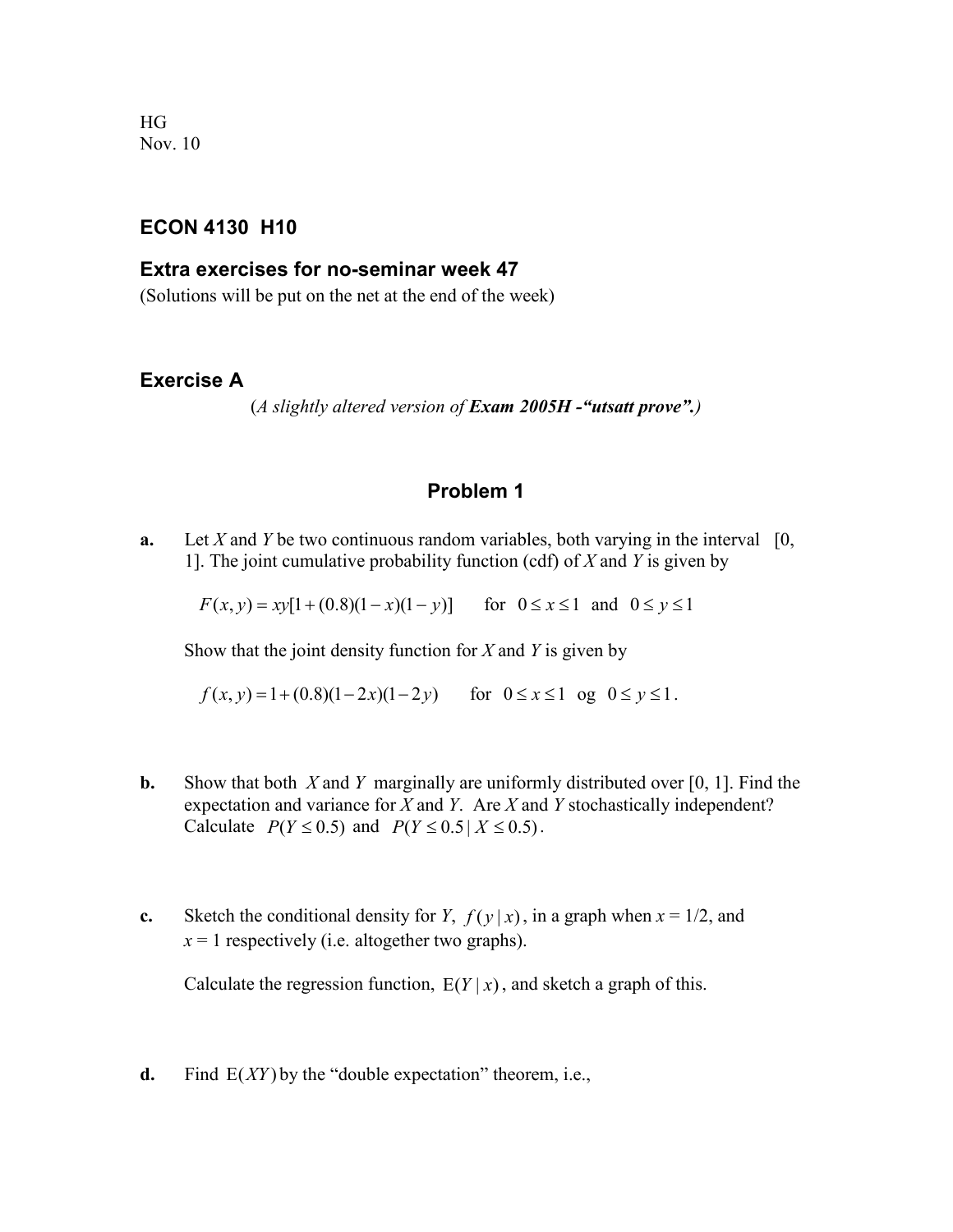$E(XY) = E[E(XY | X)] = E[X E(Y | X)]$  etc.

Calculate the correlation coefficient between *X* and *Y*.

#### **Problem 2**

- **a.** Let *Z* be chi-square distributed with *r* degrees of freedom (written in short  $Z \sim \chi^2(r)$ ). According to the textbook, this is the same as the gamma distribution with parameters  $\alpha = r/2$  and  $\lambda = 1/2$  (in short  $Z \sim \Gamma\left(\frac{r}{2}, \frac{1}{2}\right)$ ). Use this and known properties of the gamma distribution to show that
	- (i)  $E(Z) = r$ ,  $Var(Z) = 2r$
	- (ii) For  $r = 2$ , find the median of *Z*. Is the median smaller or larger than  $E(Z)$ ?
- **b.** According to the textbook, if *X* is standard normally distributed ( $X \sim N(0,1)$ ), then  $X^2 \sim \gamma^2(1)$ . (i) Use this and known properties of the gamma distribution to show that, if  $X_1, X_2, \ldots, X_n$  are *iid* with  $X_i \sim N(0,1)$ , then  $Z = \sum X_i^2 \sim \chi^2$ 1  $\sim \chi^2(n)$ *n i i*  $Z=\sum X_i^2\sim \chi^2(n)$  $=\sum_{i=1}^N X_i^2 \sim \chi^2(n)$ . (Note that iid *means "independent and identically distributed"*.) (ii) Use for example the central limit theorem to justify that  $Z = \sum_i X_i^2$ 1 *n i i*  $Z = \sum X$  $=\sum_{i=1} X_i^2$  is

approximately  $N(n, 2n)$  distributed for large *n*.

**c.** Let  $q_n$  denote the 95% quantile (i.e., such that  $P(Z \le q_n) = 0.95$ ) in the  $\chi^2(n)$ distribution. Exact values for  $q_n$  can be found in the  $\chi^2$ -table in Rice. Let  $q_n^*$ denote the approximate 95% quantile determined by the approximate distribution for *Z* derived in section **b.** (i.e.,  $N(n, 2n)$ ). Show that

$$
q_n^* = n + \sqrt{2n} \cdot 1,64
$$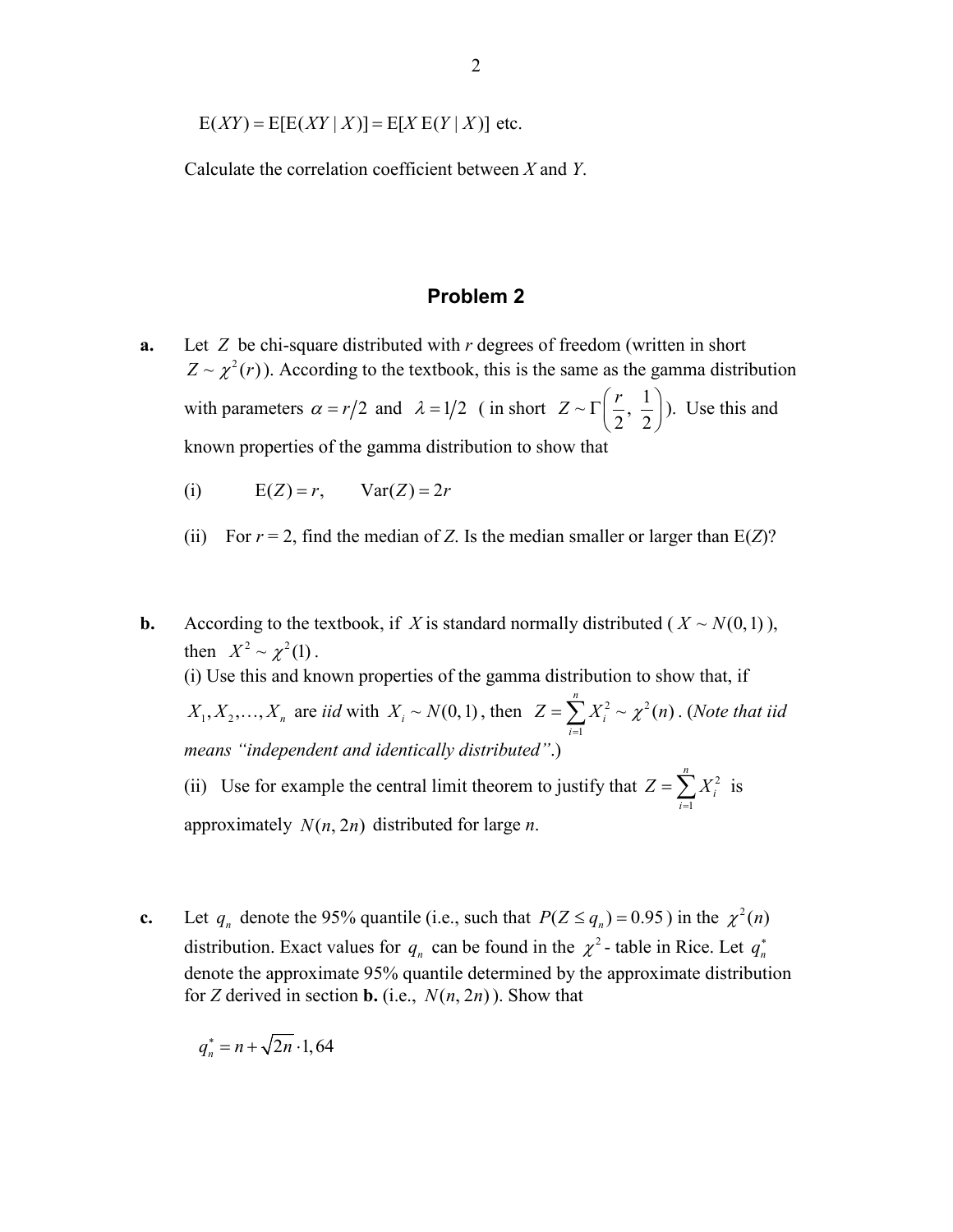Calculate the approximation error  $q_n - q_n^*$  for  $n = 30, 60, 120$ , and comment on the result.

**d.** The approximate quantile in section **c.** can be improved somewhat. Let  $X_1, X_2, \ldots, X_n \sim N(0, 1)$  as in section **b**., and put

$$
\overline{Z} = \frac{1}{n} \sum_{i=1}^{n} X_i^2
$$

Then, by the central limit theorem combined with some other theory, it can be proven that  $\sqrt{2n} (\sqrt{\overline{Z}} - 1) \longrightarrow N(0,1)$  as  $n \to \infty$  (you do not need to justify this here). Show that, based on the approximate normal distribution for  $\sqrt{\overline{Z}}$ , we can derive an alternative approximation,  $q_n^{**}$ , to  $q_n$  (i.e., the 95% quantile of  $Z = n\overline{Z}$ ), given by

$$
q_n^{**} = \frac{1}{2} \left( 1.64 + \sqrt{2n} \right)^2.
$$
 Compare  $q_n^{**}$  with  $q_n^*$  for  $n = 30, 60, 120$ .

[*Note that this approximation is similar but slightly different from the suggestion given in the*  $\chi^2$ -table in Rice, which represents a third approximation.]

# **Problem 3**

Suppose  $X_1, X_2, ..., X_n$  are *iid* with  $X_i \sim \Gamma(9, \lambda)$ , where  $\lambda > 0$  is unknown. We assume here that the shape parameter is known,  $\alpha = 9$ .

- (i) Derive the maximum likelihood estimator for  $\lambda$  based on  $X_1, X_2, \ldots, X_n$ .
- (ii) Develop an approximate 95% confidence interval for  $\lambda$ , and calculate the interval for the data

$$
n = 100
$$
 and  $\sum_{i=1}^{n} X_i = 630$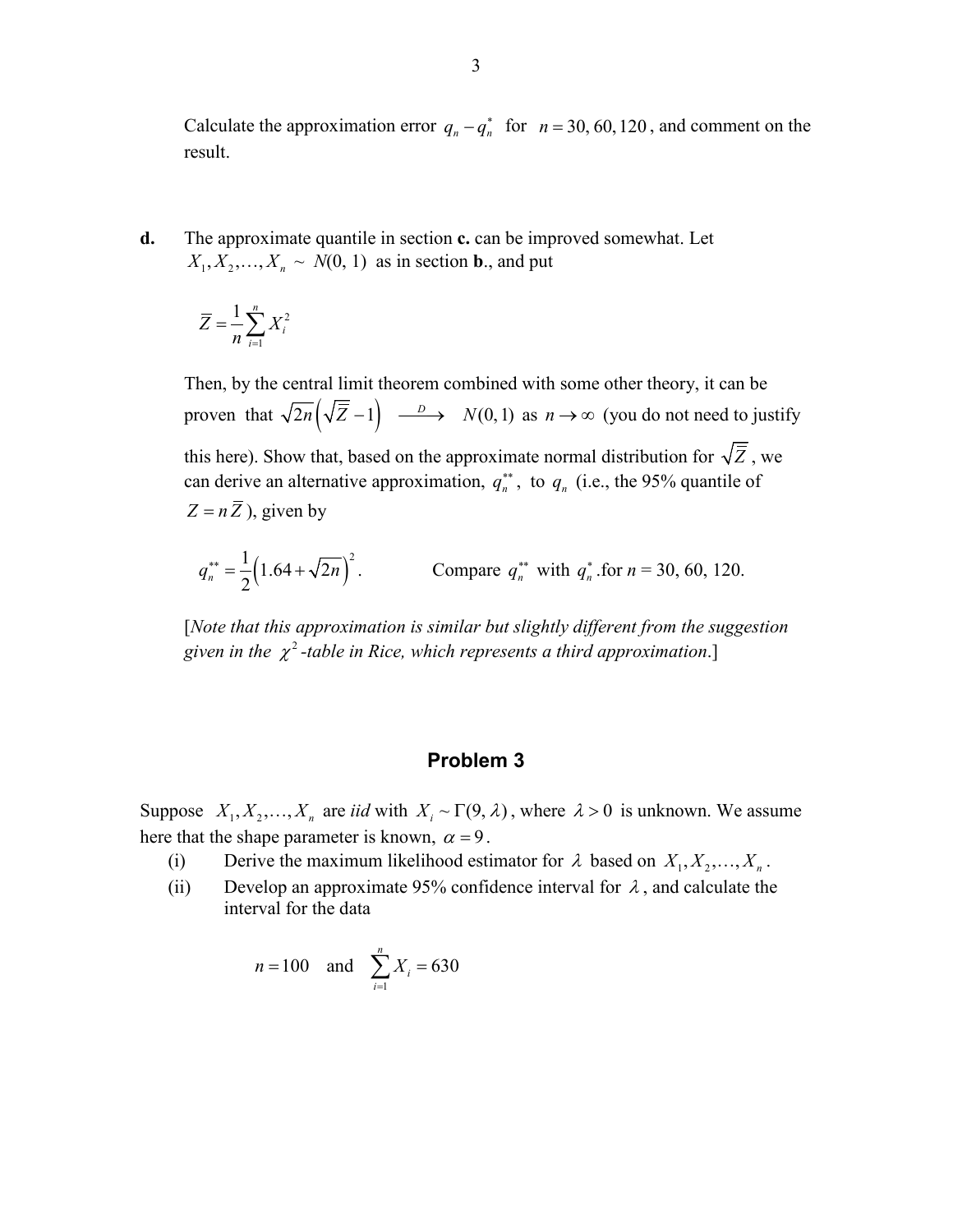# **Exercise B**

# **Problem 1 from postponed exam 2006H**

**a.** Let the random variable (rv.) *X* be exponentially distributed with density function (pdf)

$$
g(x) = \begin{cases} e^{-x} & \text{for } x > 0\\ 0 & \text{otherwise} \end{cases}
$$

- (i) Find (i.e., calculate)  $P(X < E(X))$  and  $P(X > E(X))$ .
- (ii) Show that the median of *X* is approximately  $0.693<sup>1</sup>$  $0.693<sup>1</sup>$  $0.693<sup>1</sup>$ .
- **b.** Let  $Y = \frac{1}{1+Y}$ 1  $Y = \frac{1}{1 + X/\theta}$  where  $\theta > 0$  is an unknown parameter. Show that the pdf of *Y* is given by

$$
f(y; \theta) = \begin{cases} \theta e^{\theta} e^{-\frac{\theta}{y}} \cdot \frac{1}{y^2} & \text{for } 0 < y < 1 \\ 0 & \text{otherwise} \end{cases}
$$

- **c.** Let  $Y_1, Y_2, \ldots, Y_n$  be *iid* with  $Y_i \sim f(y_i; \theta)$  as in **b.** 
	- **(i)** Derive the maximum likelihood estimator (mle),  $\hat{\theta}$ , for  $\theta$ , based on  $Y_1, Y_2, \ldots, Y_n$ .
	- (ii) Show that the Fisher information for one observation is  $I(\theta) = \frac{1}{\theta^2}$
	- **(iii)** Calculate an approximate 95% confidence interval (CI) for  $\theta$  when the estimate is  $\hat{\theta} = 1,85$  and  $n = 100$ .

<span id="page-3-0"></span><sup>&</sup>lt;sup>1</sup> Printing error in original version.